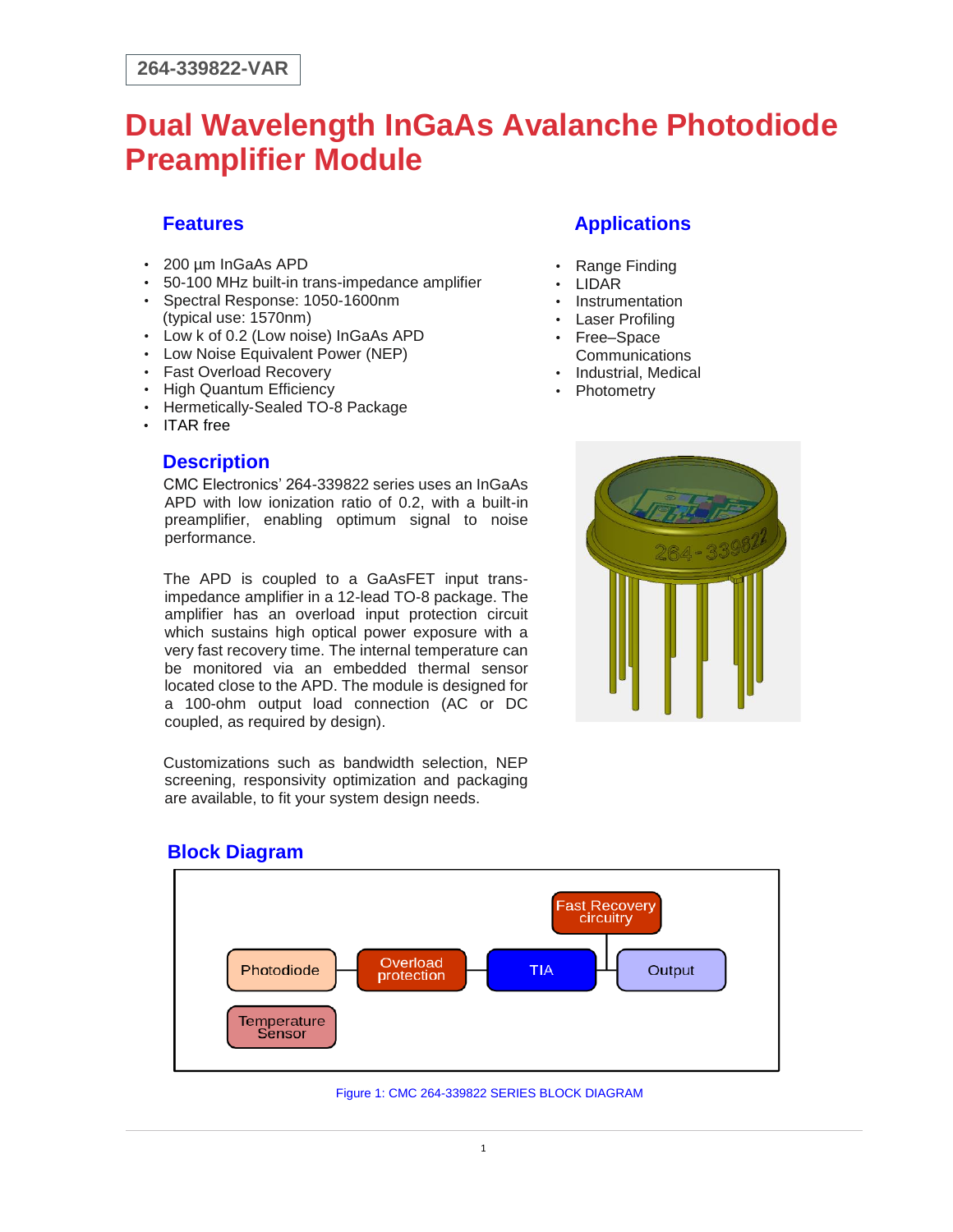# **Dual Wavelength InGaAs Avalanche Photodiode Preamplifier Module**

#### **Electro-Optical Characteristics at TA=25**<sup>o</sup>**C**

Unless otherwise specified: V+=5V, V-=-5V, R<sub>L</sub>=100Ω AC,  $\lambda$  = 1570 nm +/- 10 nm (Externally AC coupled through 4.7μF)

| <b>Parameter/Condition</b>                             | Min.    | <u>Тур.</u>       | Max.  | Unit            |
|--------------------------------------------------------|---------|-------------------|-------|-----------------|
| Active area                                            |         | 200               |       | μm              |
| $V_R$ for specified responsivity                       | 40      | NOTE <sup>1</sup> | 80    | $\vee$          |
| Temperature coefficient of VR                          |         | 0.07              |       | $V^{\prime}$ °C |
| ADP dark current (ld)                                  |         | 20                | 55    | nA              |
| Responsivity (R)                                       |         | 580               |       | kV/W            |
| Noise equivalent power (NEP = $E_n/R$ )                |         |                   |       |                 |
| Wavelength = 1570 nm [Tcase = $25 \text{ }^{\circ}$ C] |         | 110               | 135   | $fW/\sqrt{Hz}$  |
| [Tcase = $85$ °C] <sup>2</sup>                         |         | 255               |       | $fW/\sqrt{Hz}$  |
| Output impedance                                       |         | 10                |       | $\Omega$        |
| Bandwidth = $f_{-3dB}$                                 | 50      | 60                | 100   | <b>MHz</b>      |
| Rise time (10-90%)                                     |         | 6                 |       | ns              |
| Fall time = $t_F$ (90-10%)                             |         | 6                 |       | ns              |
| Linear output voltage swing (Pulse)                    | 1.5     | 2.5               | 4.0   | $\vee$          |
| Output offset voltage                                  | $-0.75$ | $-0.45$           | 0     | $\vee$          |
| Temperature sensor (1N914 diode)                       |         |                   |       |                 |
| with bias current=5mA                                  |         | 700               |       | mV              |
| Overload recovery for optical power input              |         |                   |       |                 |
| signal of 1mW, 20 ns pulse width:                      |         |                   |       |                 |
| Vout $\rightarrow$ 200 ns after pulse start            |         |                   | 250   | mV              |
| Vout $\rightarrow$ 1 µs after pulse start              |         |                   | 40    | mV              |
| Hybrid Supply current V_POS (pin 12)                   | 25      |                   | 35    | mA              |
| V_NEG (pin 3)                                          | $-20$   |                   | $-10$ | mA              |

Note (1): Individual APD receivers will have its  $V_R$  provided on receiver test data. Note (2): This value is for reference only.

#### **Absolute-Maximum Ratings, Limiting Values**

| Photodiode total current (HV-POS - pin4)       |                          |
|------------------------------------------------|--------------------------|
| APD breakdown, Maximum voltage                 | 72 volts                 |
| Recommended overcurrent limit                  | $100 \mu A$              |
| Photodiode total current (V-NEG - pin3)        |                          |
| Minimum                                        | $-6.0V$                  |
| Maximum                                        | $-4.8$ V                 |
| Total incident radian flux <b>ΦM</b>           |                          |
| Max. Optical Power, CW                         | $10 \mu W$               |
| Peak value, 20ns pulses <100Hz                 | $100$ KW/cm <sup>2</sup> |
| Temperature sensor fixed input current between |                          |
| IN $\rightarrow$ TS_AN (pin 8)                 |                          |
| Return $\rightarrow$ TS_CA (pin 9)             |                          |
| Minimum (recommended)                          | 1 mA                     |
| Maximum (recommended)                          | $10 \text{ mA}$          |
| <b>Ambient Temperature:</b>                    |                          |
| Storage Range, T <sub>stg</sub>                | $-55$ to $+125$ °C       |
| Operating Range, TA                            | -40 to +85 $^{\circ}$ C  |